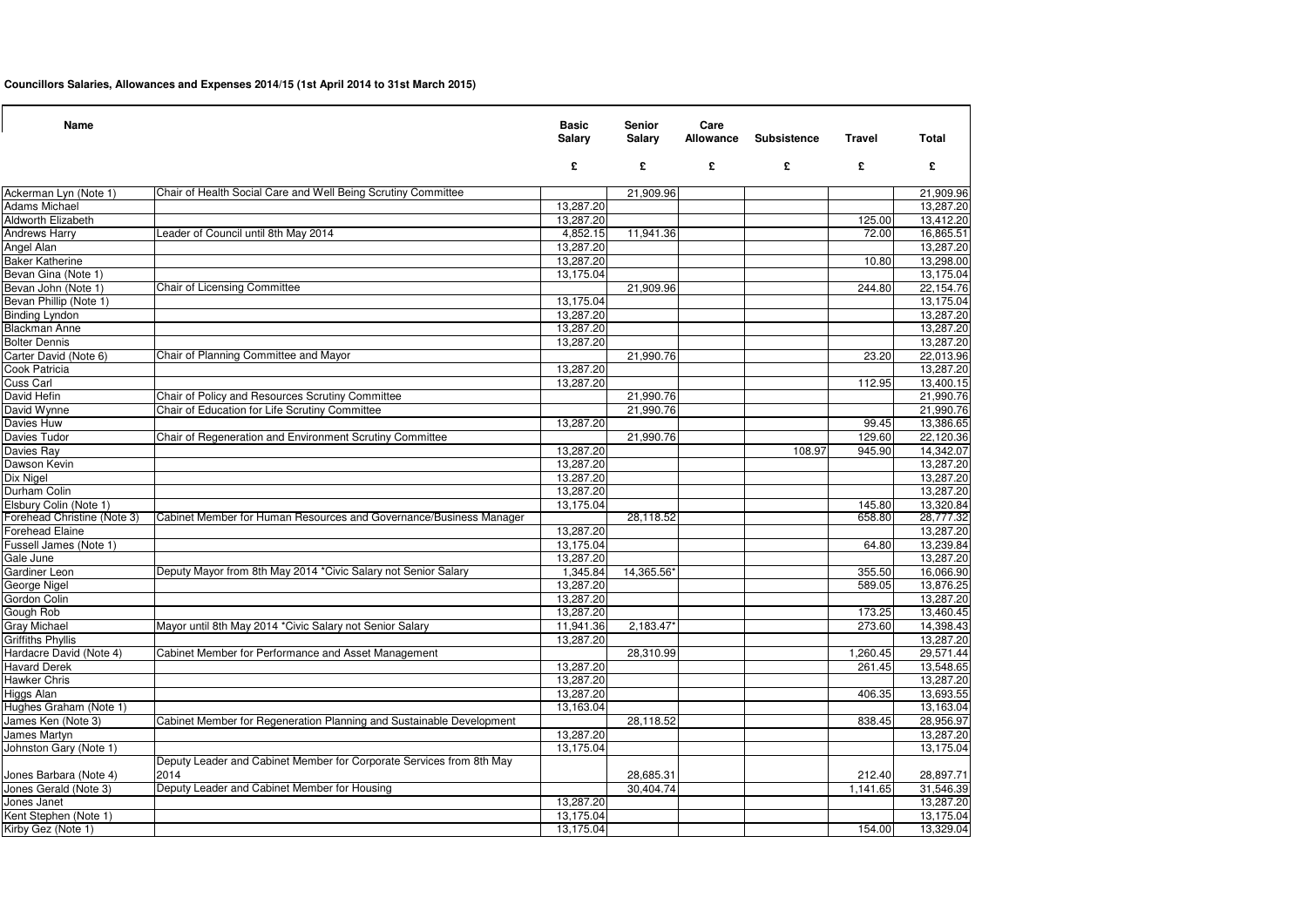| Leonard, Philippa         |                                                                        | 13,287.20  |            |      |        |           | 13,287.20    |
|---------------------------|------------------------------------------------------------------------|------------|------------|------|--------|-----------|--------------|
| Lewis Andrew              |                                                                        | 13,287.20  |            |      |        |           | 13,287.20    |
| Lloyd Keith               |                                                                        | 13,287.20  |            |      |        | 229.50    | 13,516.70    |
|                           | Leader of the Main Opposition Group and Chair of Democratic Services   |            |            |      |        |           |              |
| Mann Colin (Note 5)       | Committee                                                              |            | 21,575.23  |      |        | 211.25    | 21,786.48    |
| Morgan Sean               |                                                                        | 13,287.20  |            |      |        |           | 13,287.20    |
| Oliver Gaynor             |                                                                        | 13,287.20  |            |      |        |           | 13,287.20    |
| Passmore Rhianon (Note 4) | Cabinet Member for Education and Lifelong learning                     |            | 28,310.99  |      |        | 1,310.40  | 29,621.39    |
| Poole David (Note 3)      | Cabinet Member for Community and Leisure Services                      |            | 28,118.52  |      |        | 767.25    | 28,885.77    |
| Preece Denver             |                                                                        | 13,287.20  |            |      |        | 348.30    | 13,635.50    |
| <b>Prew Michael</b>       |                                                                        | 13,287.20  |            |      |        |           | 13,287.20    |
| <b>Price Dianne</b>       |                                                                        | 13,287.20  |            |      |        |           | 13,287.20    |
| Pritchard James (Note 1)  |                                                                        | 13,175.04  |            |      |        |           | 13,175.04    |
| Pritchard Judith          |                                                                        | 13,287.20  |            |      |        |           | 13,287.20    |
| <b>Rees Allan</b>         | Elected on 24th April 2014                                             | 12,408.86  |            |      |        |           | 12,408.86    |
| Rees David                | <b>Chair of Audit Committee</b>                                        |            | 21,990.76  |      |        |           | 21,990.76    |
|                           | Council Leader from 8th May 2014, Deputy Leader and Cabinet Member for |            |            |      |        |           |              |
| Reynolds Keith (Note 3)   | Corporate Services until 8th May 2014                                  |            | 44,735.03  |      |        | 76.50     | 44,811.53    |
| Roberts John              |                                                                        | 13,287.20  |            |      |        |           | 13,287.20    |
| Saralis Roy               |                                                                        | 13,287.20  |            |      |        |           | 13,287.20    |
| Sargent Margaret          |                                                                        | 13,287.20  |            |      |        |           | 13,287.20    |
| Skivens, Steven           |                                                                        | 13,287.20  |            |      |        |           | 13,287.20    |
| <b>Stenner Eluned</b>     |                                                                        | 13,287.20  |            |      |        |           | 13,287.20    |
| Summers Jean              |                                                                        | 13,287.20  |            |      |        |           | 13,287.20    |
| Taylor John               |                                                                        | 13,287.20  |            |      |        |           | 13,287.20    |
| Whittle Lindsay (Note 2)  |                                                                        |            |            |      |        |           | Nil          |
| Williams Tom (Note 3)     | Cabinet Member for Highways, Transportation and Engineering            |            | 28,118.52  |      |        | 1,096.50  | 29,215.02    |
| Woodyatt Robin (Note 3)   | <b>Cabinet Member for Social Services</b>                              |            | 28,118.52  |      |        |           | 28,118.52    |
|                           |                                                                        | 680,599.57 | 488,329.97 | 0.00 | 108.97 | 12,338.95 | 1,181,377.46 |

Note 1 - Foregone salary increase determined by the Independent Remuneration Panel for Wales for 2014/15

Note 2 - Foregone Basic Salary

Note 3 - Foregone salary increase determined by the Independent Remuneration Panel for Wales for 2014/15 and reduced salary by 5% with effect from 16th October 2014

Note 4 - Reduced salary by 5% with effect from 16th October 2014

Note 5 - Reduced salary by 5% with effect from 15th November 2014

Note 6 - Received a Senior Salary as Chair of Planning Committee

#### **Allowances and Expenses paid by the South Wales Fire and Rescue Authority 2014/15**

| Name          | <b>Position Held</b> | <b>Members</b>   | <b>Travel</b> |
|---------------|----------------------|------------------|---------------|
|               |                      | <b>Allowance</b> |               |
|               |                      |                  |               |
|               |                      |                  |               |
| Tudor Davies  | Chair                | 10,314.29        | 687.10        |
| Colin Elsbury | <b>Member</b>        | .604.75          | 152.10        |
| Janet Jones   | Member               | ,604.75          | 51.30         |

#### **Allowances and Expenses paid by the Gwent Police and Crime Panel 2014/15**

| Name                 | <b>Position Held</b> | <b>Members</b>   | <b>Travel</b> |
|----------------------|----------------------|------------------|---------------|
|                      |                      | <b>Allowance</b> |               |
|                      |                      |                  |               |
|                      |                      |                  |               |
| <b>Colin Mann</b>    | Member               | 682.68           | 42.30         |
| <b>Gaynor Oliver</b> | Member               | 484.68           | 18.90         |
| Christine Forehead   | <b>Member</b>        | 682.68           | 0.00          |